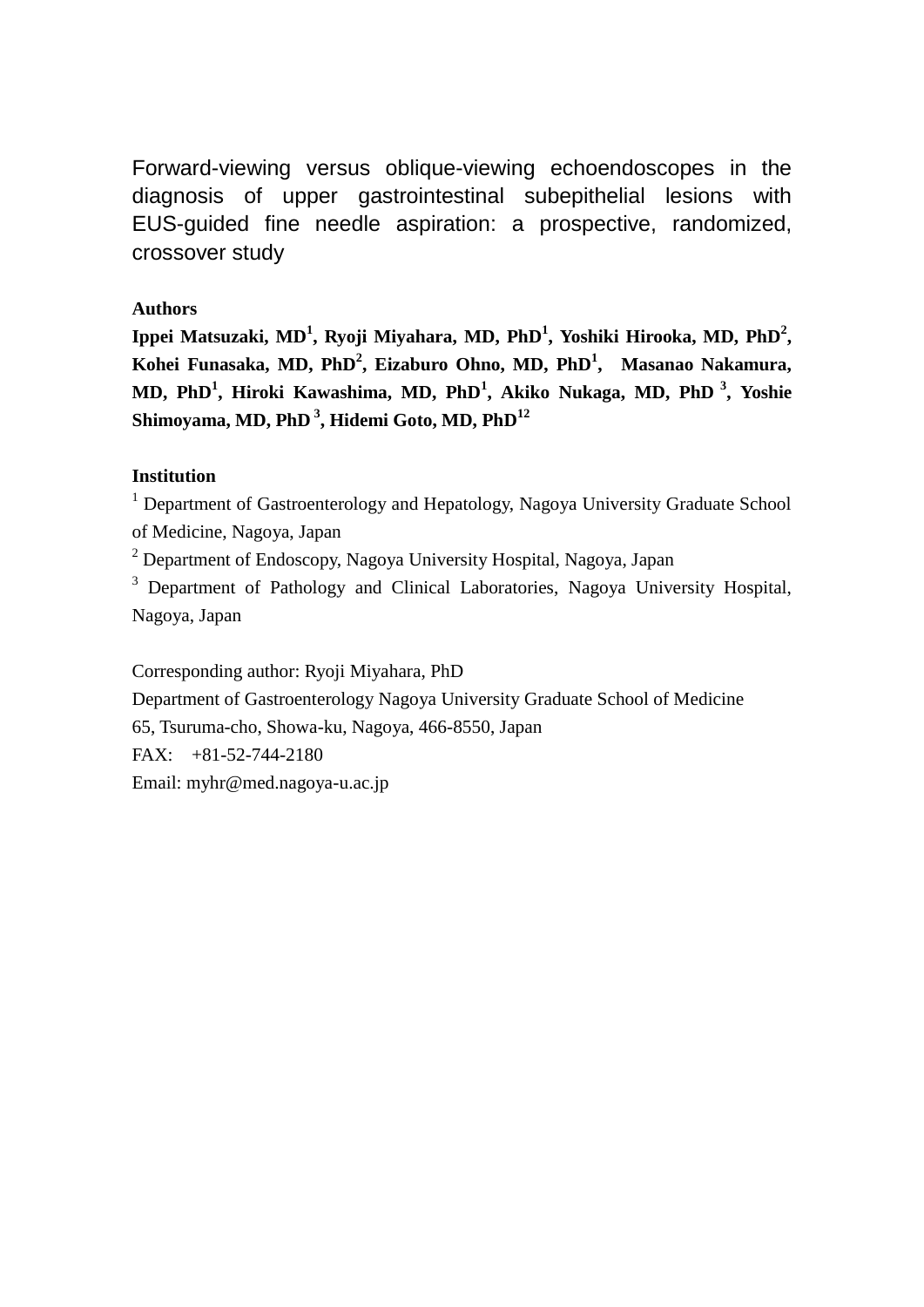#### **Abstract**

**Background**: The role of the forward-viewing echoendoscope compared with the oblique-viewing echoendoscope for endoscopic ultrasound-guided fine-needle aspiration (EUS-FNA) of upper gastrointestinal subepithelial lesions has not been defined.

**Objective:** To compare the diagnostic yield and clinical efficacy of EUS-FNA using the two echoendoscopes in the same upper gastrointestinal subepithelial lesion.

**Design:** Prospective, randomized**,** crossover study.

**Setting:** Tertiary medical center.

**Patients:** Forty-one patients with an upper gastrointestinal subepithelial lesion.

**Interventions:** All patients first underwent EUS-FNA with a 19-gauge needle using both echoendoscopes based on random selection. When required, 22- or 25-gauge needles were used additionally.

**Main outcome measurements:** Comparison of diagnostic yield, tissue sample area, puncture success rates, procedure time, and adverse events.

**Results:** Forty-one patients **(**median lesion size 22 mm; range 15-63 mm) were enrolled. Rates of histological diagnosis were 80.5% (33/41) and 73.2% (30/41) (*P*= 0.453) using forward and oblique-viewing echoendoscopes, respectively. Median tissue sample area in gastrointestinal stromal tumors (n=22) obtained with the forward-viewing echoendoscope was larger than with the oblique-viewing echoendoscope (2.46 mm² vs. 1.00 mm²; *P* = 0.046). Puncture success rates were 39/41 (95.1%) and 35/41 (85.4%),  $(P = 0.289)$  with forward and oblique-viewing echoendoscopes, respectively. Median procedure time was 21 min with the forward-viewing echoendoscope and 27 min with the oblique-viewing echoendoscope ( $P = 0.009$ ). An infectious adverse event occurred in a patient and was treated with antibiotics.

**Limitations:** Small sample size.

**Conclusions**: Diagnostic yield did not differ between the two echoendoscopes. However, tissue sample area and procedure time was superior with the forward-viewing echoendoscope.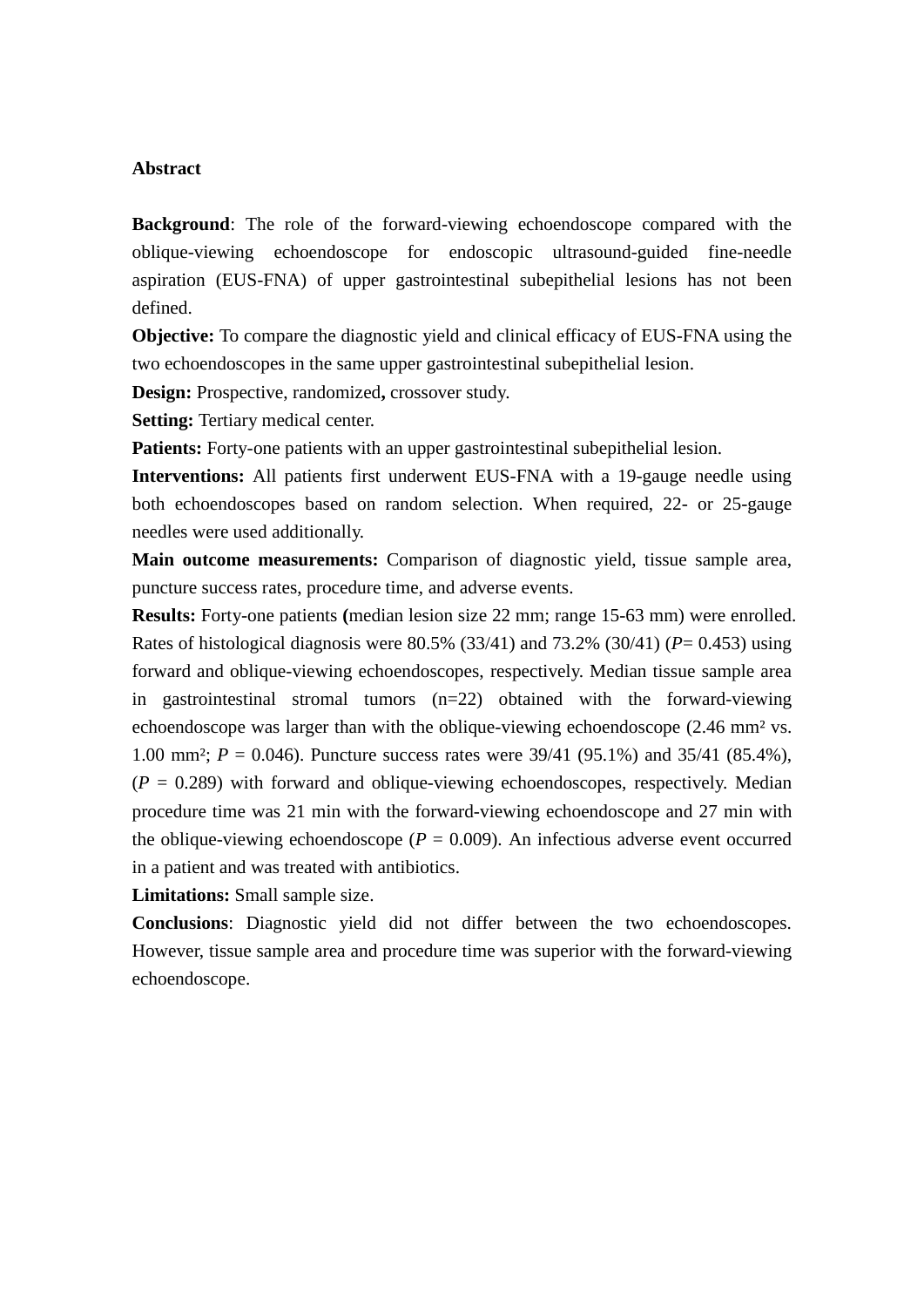### **Main text**

Most subepithelial lesions harbor a very low risk of progression. However, gastrointestinal stromal tumors (GISTs) have malignant potential, and surgical resection is recommended [1-5]. Endoscopic ultrasonography (EUS) is considered the first choice for evaluating subepithelial lesions and is used to differentiate GISTs from other subepithelial lesions [6-8]. However, a definitive diagnosis based on imaging alone is insufficient and tissue sampling is necessary [9-11]. Endoscopic ultrasound-guided fine-needle aspiration (EUS-FNA) has become an accurate method for obtaining tissue samples from upper gastrointestinal subepithelial lesions. In several retrospective studies, the diagnostic yield of EUS-FNA in upper gastrointestinal subepithelial lesions ranged from 43 to 91% [10,12-16]. At present, the oblique-viewing echoendoscope is the standard instrument for EUS-FNA. Recently, a new forward-viewing echoendoscope was developed to overcome the major disadvantages of the former instrument: lack of a forward endoscopic view and difficulty in fixing the target. The advantages of the forward-viewing echoendoscope for the treatment of pancreatobiliary disease were noted in several reports [17-25]. A few reports described the diagnostic accuracy of forward-viewing echoendoscopes compared with oblique-viewing echoendoscopes [20,23,26]. More recently, Larghi *et al*. reported extraordinary results using the forward-viewing echoendoscope for subepithelial lesions [27]. To date, a comparative study of forward-viewing and oblique-viewing echoendoscopes has not been reported. We therefore hypothesized that the forward-viewing echoendoscope would increase the diagnostic yield and facilitate EUS-FNA.

The aim of this study was to compare the diagnostic yield and clinical efficacy of EUS-FNA between the newly developed forward-viewing echoendoscopes and conventional oblique-viewing echoendoscopes for the same upper gastrointestinal subepithelial lesions.

#### **Patients and Methods**

This study was a prospective, randomized, crossover trial, and was conducted at the Nagoya University Hospital in Japan. Between January 2013 and May 2014, all 78 patients with upper gastrointestinal subepithelial lesions were examined with a radial scanner (GF-UM2000; Olympus Medical Systems Corp., Tokyo, Japan) before EUS-FNA.

The inclusion criterion for the study was the presence of an upper gastrointestinal subepithelial lesion. Exclusion criteria were as follows: age  $>80$  y; tumor size  $\leq 1.5$  cm; diagnosis of lipoma, cyst, or ectopic pancreas by EUS; hemodynamic instability or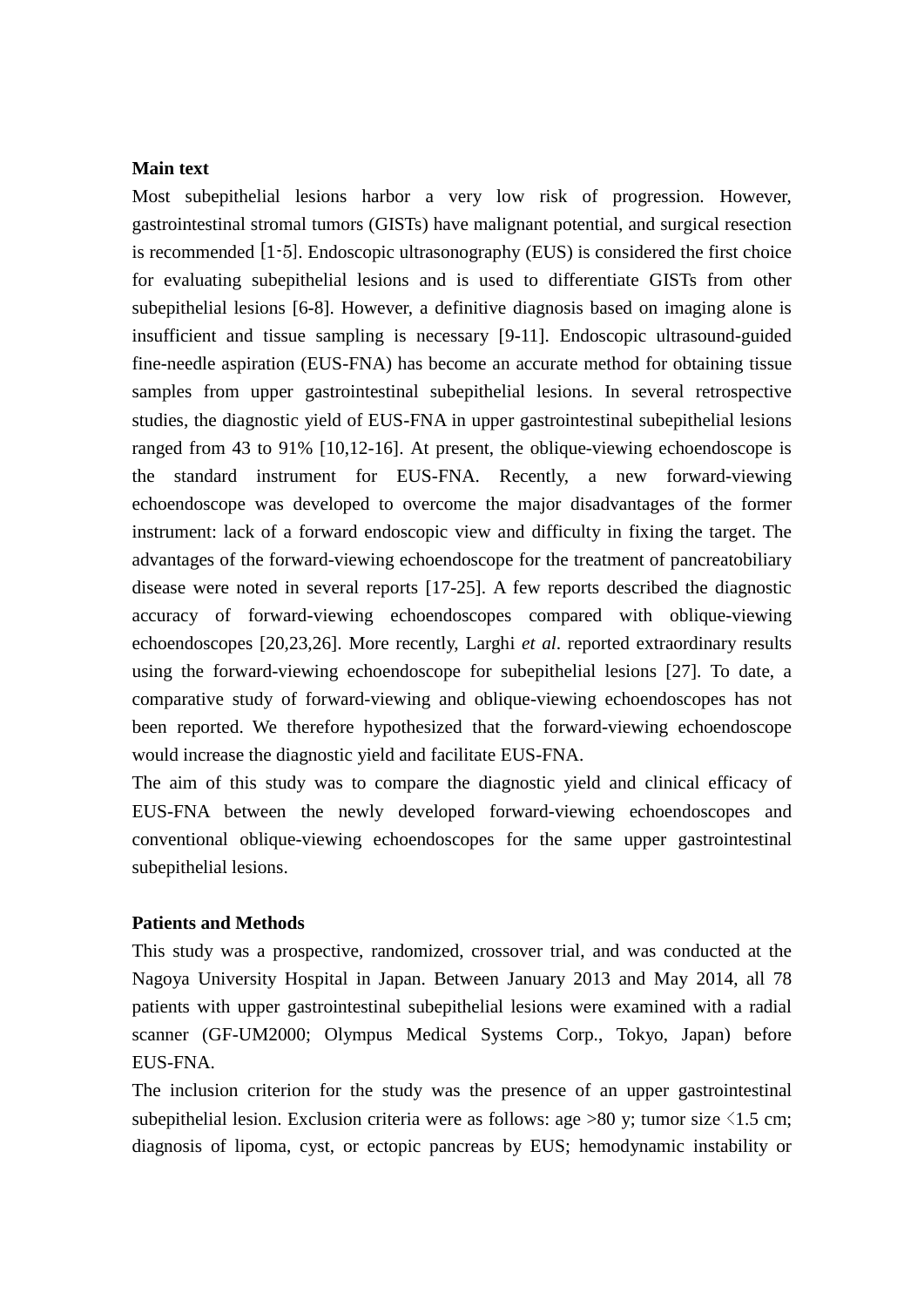severe coagulopathy (international normalized ratio: INR  $>1.5$  or platelet count  $< 60000/ml$ , and lack of patient's consent. This study was approved by the institutional review board of the Nagoya University (IRB No. 2012-0257), and written informed consent was obtained from all patients.

### **Equipment**

### *Echoendoscope*

All EUS procedures were performed by experienced endosonographers (I.M., R.M., K.F.) who had performed EUS for more than 200 upper gastrointestinal lesions using the newly developed forward-viewing echoendoscope (GIF-Y0007-UCT or TGF-UC260J; Olympus) and oblique-viewing echoendoscope (GF-UCT240AL-5; Olympus) (Table 1). These echoendoscopes were used with an ultrasound processor with color Doppler function (EU-ME1; Olympus). All patients underwent EUS-FNA with both echoendoscopes. The echoendoscopic order was selected randomly using computer-generated numbers.

#### *Forward-viewing echoendoscope*

The prototype forward-viewing echoendoscope (GIF-Y0007-UCT; Olympus) was used in 33 patients between January 2013 and January 2014, and the commercially available forward-viewing echoendoscope (TGF-UC260J; Olympus) was used in 8 patients between February and May 2014. Specifications for these echoendoscopes did not differ significantly (Table 1). The forward-viewing echoendoscopes were used with the attachment of a transparent hood (D-201-16403; Olympus) to the tip for fixing the lesion (Fig. 1). This echoendoscope provides a forward endoscopic view, allows device deployment along the axis of the scope, and has a larger tip angulation compared with the oblique-viewing echoendoscope. However, it has no elevator function for the accessory channel and has a narrower ultrasound scanning range.

#### *FNA needle*

The puncture was carried out using disposable 19-, 22- and 25-gauge puncture needles (EZ Shot2: NA-220H-8019, NA-220H-8022, NA-220H-8025; Olympus). EUS-FNA was basically performed using a 19-gauge needle. If the puncture was not successful within 3 tries, or the lesions were highly vascularized, a 22- or 25-gauge needle was used. The choice of needle size was left to the discretion of the endosonographers. If the needle had broken, including bending, or there was loss of handle maneuverability, a new needle of the same size was used.

#### **EUS-FNA procedure**

All patients were placed in the left lateral position under conscious or deep sedation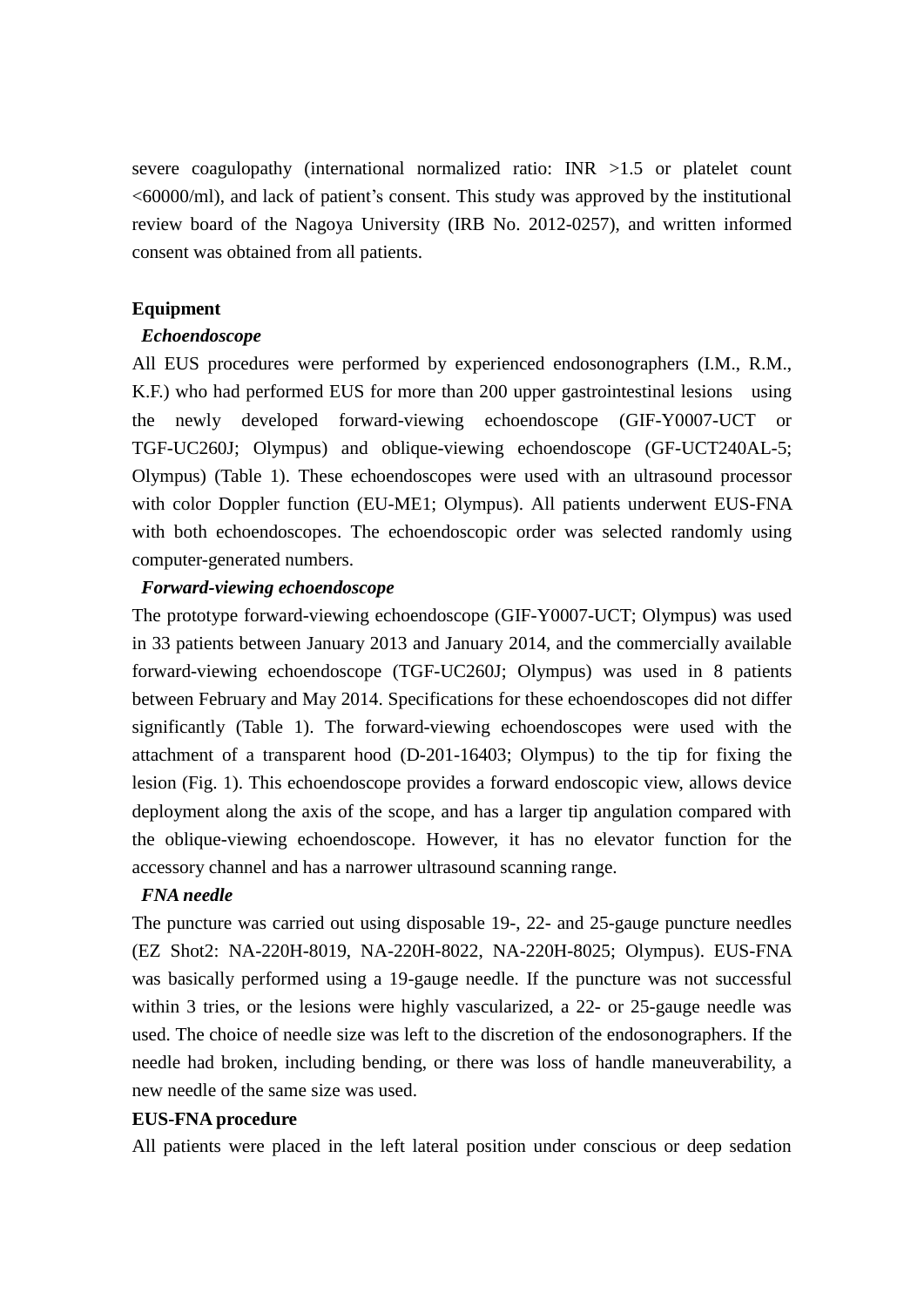with intravenous anesthesia using midazolam and pentazocine. Once the originating layer and echo characteristics of the lesion were observed and color flow mapping was applied to avoid puncturing vessels, the needle was advanced into the lesion under EUS visualization. After the mass was punctured, the stylet was completely removed. The needle was positioned at different areas within the mass and 15 uniform to-and-fro needle movements were made with 20-ml syringe suction applied during each puncture session. The puncture needle was removed and the aspirated tissue samples were ejected into saline solution. The aspiration procedure was repeated until whitish tissue was obtained macroscopically, with a maximum of 3 passes in each echoendoscopy. If macroscopic examination determined that a sufficient specimen was present, the echoendoscope was changed and EUS-FNA was performed using the other echoendoscope. On-site pathologists were not present to determine the adequacy of specimens.

#### **Histological assessment**

Pathological results from EUS-FNA were categorized as diagnostic or non-diagnostic. The collected specimens were immediately placed in formalin and embedded in paraffin for histological examination. The pathological diagnosis was made on the basis of hematoxylin-eosin staining and immunopathological stains by expert pathologists (A.N., Y.S.) blinded to the echoendoscopes and needle size used. Cases with insufficient material for immunopathological diagnosis were included in the non-diagnostic group.

### **Outcome measures**

## *Primary endpoint: diagnostic yield*

The primary endpoint was comparison of diagnostic yield from EUS-FNA with the forward-viewing echoendoscope and oblique-viewing echoendoscope. If the yield was sufficient for a pathological diagnosis, the patient was classified as a diagnostic case while if the yield was insufficient the patient was classified as a non-diagnostic case. In some cases, puncture was unsuccessful.

#### *Secondary endpoints: clinical efficacy*

### **D**iagnostic accuracy

Diagnostic accuracy was calculated after the EUS-FNA results were confirmed by additional available modalities, including surgical pathology, additional EUS-FNA, and biopsy with a thin endoscope. Technical failures and insufficient samples for histological evaluation were considered false negatives even if the final diagnosis was benign.

### **T**issue sample area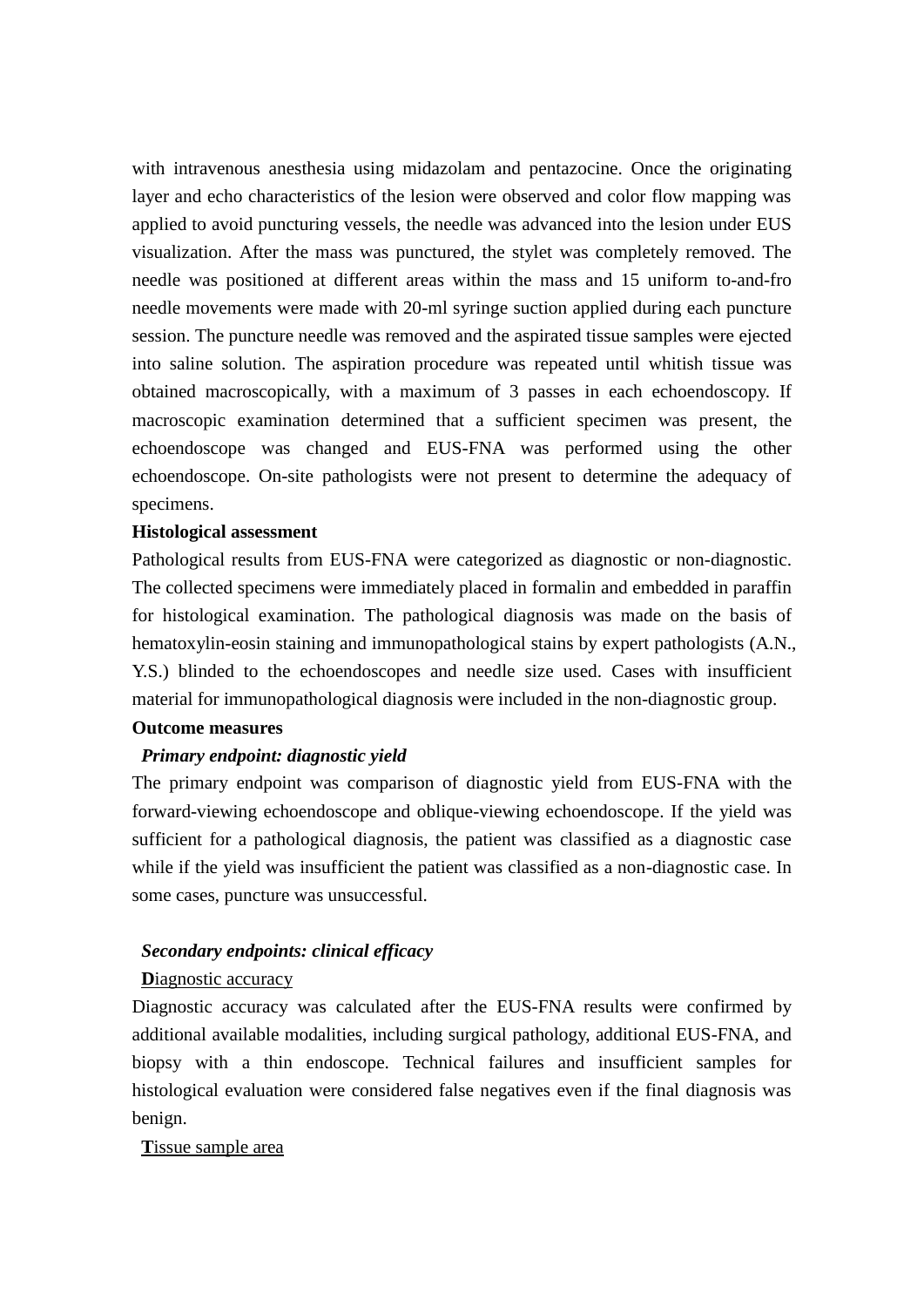In GIST cases (n=22), the maximum total area of the specimen obtained with each echoendoscope was measured and compared under a photomicroscope using imaging software (cellSens; Olympus). Data were expressed as a median of lower quartile (LQ) and upper quartile (UQ) values (Fig. 2).

#### **T**echnical efficacy

Total puncture success rates and success rate with 19-gauge needles were evaluated. Furthermore, the number of passes and procedure times were calculated. Procedure time was defined as the time from oral insertion of the endoscope to retrieval of the endoscope.

## **A**dverse events

Adverse events were defined as any deviation from the clinical course after EUS-FNA as observed by endosonographers. All patients were contacted within 1 month of the procedure to assess if there were any late adverse events.

#### **Statistical analysis**

Continuous variables such as patients' age and tumor size were reported as median and range. Comparisons of proportions such as diagnostic yield, diagnostic accuracy, and technical success were expressed as frequencies and proportions and were tested using the McNemar's test. Furthermore diagnostic yield in relation to endoscopic order was tested using the Fisher's exact test. Tissue sample area, number of passes, and procedure time were reported as median and interquartile range and tested with the Wilcoxon signed-rank test.  $P$  value  $\lt 0.05$  was considered statistically significant. Based on an anticipated diagnostic yield by EUS-FNA of 90% for forward-viewing echoendoscopes and 70% for oblique-viewing echoendoscopes, we calculated that 40 patients would be needed to detect significant differences ( $P \leq .05$ ) with 80% power. SPSS software version Statistics20 (SPSS Inc., Chicago, IL, USA) was used for statistical analysis.

## **Results**

During this study period, 78 patients with upper gastrointestinal subepithelial lesions were identified as potentially eligible for participation. Thirty-seven patients were excluded for the following reasons: age  $>80$  y (n=3), lesion <1.5 cm (n=20), cyst (n=4) and ectopic pancreas (n=6) diagnosed by EUS, and lack of patient consent (n=4). Thus, 41 patients were enrolled in this study and underwent EUS-FNA with both echoendoscopes. Based on random selection, 21 patients underwent the procedure first with the forward-viewing echoendoscope (Fig. 3). There were 21 males and 20 females, and the median age was 64 y (range 25-80 y). Tumor locations were esophagus, 7 cases; stomach, 32 cases; and duodenum, 2 cases. The median tumor size was 22 mm (range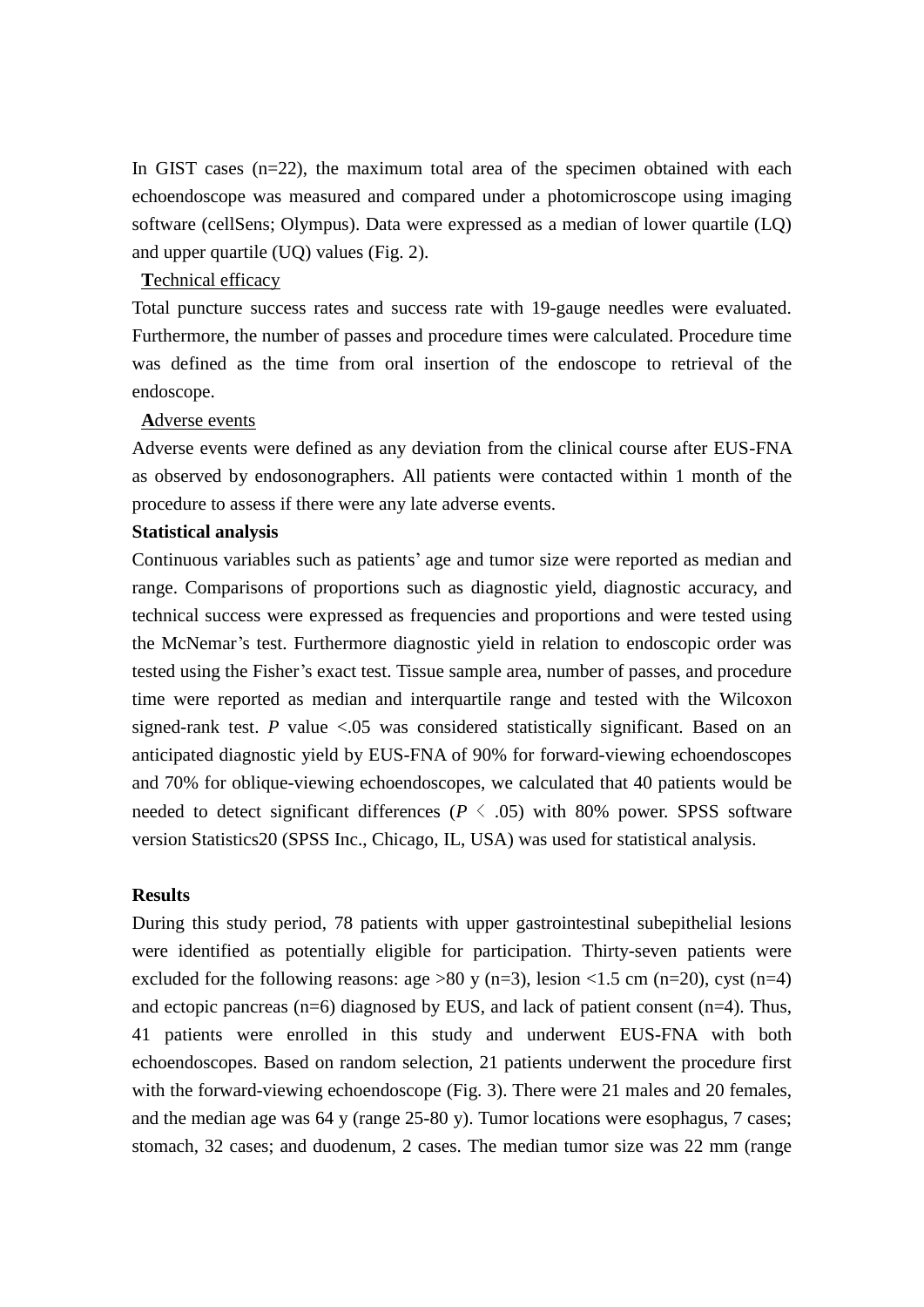15-63 mm). The layers of origin were the submucosa, 2 cases; muscularis propria, 38 cases; and undetermined, 1 case (Table 2). All of the tumors were endoscopically apparent within the lumen of the gastrointestinal tract.

The overall rates of histological diagnosis using the forward-viewing and oblique-viewing echoendoscopes were 80.5% (33/41) and 73.2% (30/41), respectively, a difference that was not significant (Table 3). Furthermore, in relation to endoscopic order, the diagnostic yield using the forward-viewing echoendoscope firstly and secondly were 81.0% (17/21) and 80.0% (16/20)  $(P = 1.000)$ , respectively, and the diagnostic yield using oblique-viewing echoendoscope firstly and secondly were 85.0%  $(17/20)$  and  $61.9\%$   $(13/21)$   $(P = 0.273)$ , respectively. The combined results of forward-viewing and oblique-viewing echoendoscopes established the diagnosis in 35 of 41 (85.4%) lesions. The histologic results of EUS-FNA with both echoendoscopes were GIST (n = 22), leiomyoma (n = 9), carcinoma (n = 1), malignant lymphoma (n = 1), ectopic pancreas ( $n = 2$ ), and non-diagnostic ( $n = 6$ ) including spindle cell tumor (n  $= 2$ ). Details of the 4 indeterminate cases are provided below.

In one patient, a 16 mm leiomyoma was located in the cardia and the lesser curvature and was diagnosed by repeat EUS-FNA. The second lesion was highly vascularized and located in the second portion of the duodenum. The bite-on-bite forceps technique allowed the diagnosis of a GIST. The third lesion was 15 mm and located in the fornix and greater curvature, and was resected laparoscopically with the final diagnosis of a GIST. The fourth case had an esophageal stricture due to a tumor. Puncture could be performed with the forward-viewing echoendoscope, but the materials obtained were insufficient. Bite-on-bite forceps technique using a thin endoscope allowed the diagnosis of a tubular adenocarcinoma.

At the time of the current follow-up, a definitive diagnosis was established in 22 of the 41 cases: surgical pathology in 20 GIST cases, additional EUS-FNA in 1 leiomyoma case and biopsy with a thin endoscope in 1 carcinoma case. Among the 19 remaining cases for whom there was not a definitive diagnosis, one GIST case underwent tyrosine-kinase inhibitor treatment and a metastasis of breast cancer was treated by chemotherapy and esophageal mucosa-associated lymphoid tissue was treated by radiation therapy. Tumors in the other 16 cases, including 3 GIST cases, did not show changes in size during a median follow-up of 11 months (range 3-18 months). In 17 of the 22 patients in which an EUS-FNA diagnosis with the forward-viewing endoscope was made a definitive diagnosis was confirmed while in the 16 cases that were diagnosed using the oblique-viewing echoendoscope, a definitive diagnosis was confirmed. The diagnostic accuracy of the forward-viewing echoendoscope was not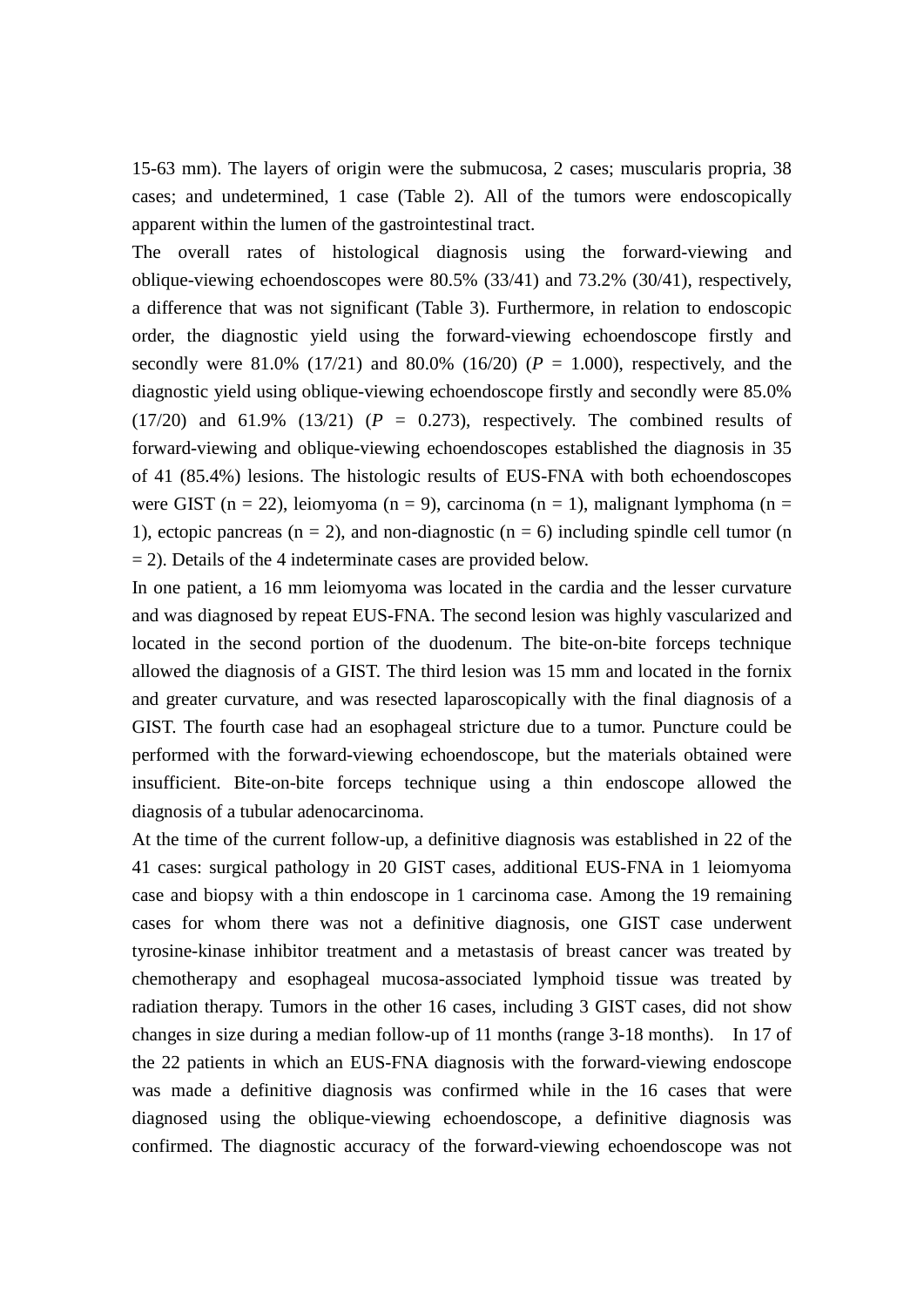significantly different from that of the oblique-viewing echoendoscope (Table 3).

The total median tissue sample area in the GIST cases  $(n=22)$  obtained with the forward-viewing echoendoscope was significantly larger than that obtained with the oblique-viewing echoendoscope, 2.46 mm<sup>2</sup> and 1.00 mm<sup>2</sup> ( $P = 0.046$ ), respectively (Fig. 4). Furthermore, total puncture success rates were 39/41 (95.1%) and 35/41 (85.4%) (*P*  $= 0.289$ ), and the 19-gauge needle puncture success rates were 29/41 (70.7%) and 24/41  $(58.5%) (P = 0.180)$  using the forward-viewing and oblique-viewing echoendoscopes, respectively. Significant differences were not found (Table 3). In all cases of total puncture failure, puncture was successful using the alternative echoendoscope.

With regard to puncture failure, puncture could not be performed by the forward-viewing echoendoscope in 2 patients, one with a 16 mm lesion in the cardia and lesser curvature and the other with a hypervascular tumor in the duodenum. With the oblique-viewing echoendoscope the tumor could not be visualized in 3 patients, 2 with esophageal stricture due to a tumor and scarring from endoscopic submucosal dissection and 1 with a cervical esophageal lesion. In another 3 cases the tumors were **<**20 mm and were visualized on the puncture route before the needle was passed into the accessory channel; however, puncture was impossible due to the strong resistance encountered when the needle was advanced with the oblique-viewing echoendoscope.

Median number of passes was  $2(P = 0.212)$  with both the forward viewing echnoendoscope and the oblique-viewing echoendoscope. The median procedure times were 21 min with the forward-viewing echoendoscope and 27 min with the oblique-viewing echoendoscope ( $P = 0.009$ ) and the median procedure times in cases in which puncture was successful with a 19-gauge needle  $(n=22)$  were 17 min with the forward-viewing echoendoscope and 25 min with the oblique-viewing echoendoscope  $(P = 0.004)$  (Table 3). An infectious adverse event occurred in a patient with an esophageal leiomyoma who developed a fever 2 days after EUS-FNA. Computer tomography showed a possible abscess in the tumor. This case was treated successfully with broad spectrum antibiotics.

#### **Discussion**

This is the first prospective, randomized, crossover trial comparing the forward-viewing echoendoscope and oblique-viewing echoendoscope for EUS-FNA of upper gastrointestinal subepithelial lesions. Differences in diagnostic yields were not found between the two echoendoscopes. However, the tissue sample area in GIST cases was larger and the procedure time was shorter with the forward-viewing echoendoscope than with the oblique-viewing echoendoscope with statistical significance.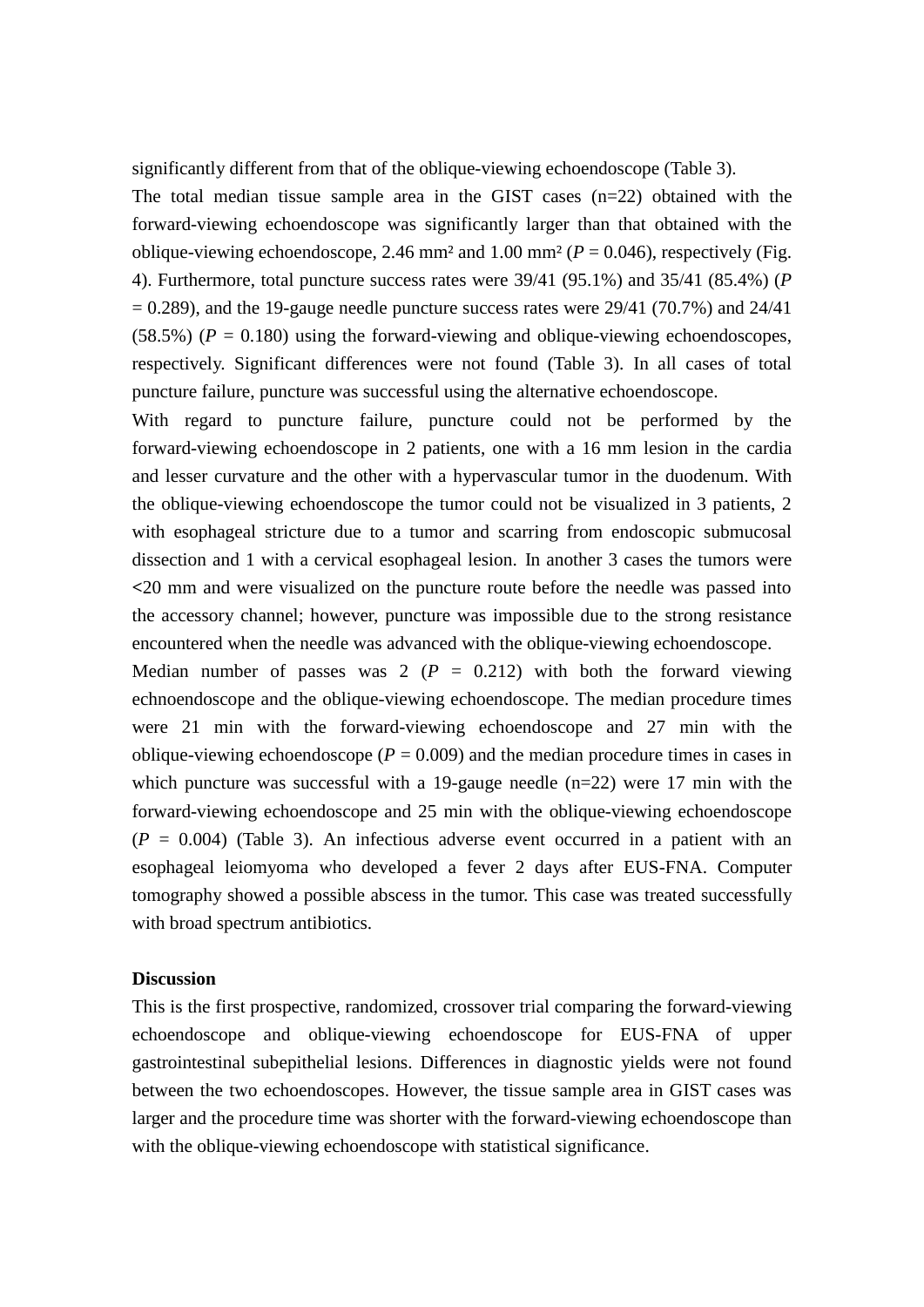Subepithelial lesions comprise a diverse group of histologic diagnoses, including benign or potentially malignant lesions [3,4]. EUS is considered the first choice for evaluation of subepithelial lesions in the upper gastrointestinal tract [6,7,8]. Therefore, definitive histology is important to guide further management [9-11]. Furthermore, certain neoplasms such as lymphomas and gastrointestinal stromal tumors are usually difficult to assess by evaluation of cytologic material and often require histologic confirmation for a definitive diagnosis [28].

Because a biopsy examination by conventional forceps is not helpful in most cases, jumbo biopsy forceps and bite-on-bite forceps techniques have been reported. However, the diagnostic yields were low and most lesions were located in the submucosa, with significant bleeding occurring that required endoscopic hemostasis [29-32]. On the other hand, some techniques using endoscopic mucosal resection and endoscopic submucosal dissection are thought to be useful for obtaining a histological diagnosis even with small lesions. However, it might be more difficult to obtain tissue from a lesion located in extraluminal regions [29,33-35].

Recently, new endoscopic resection techniques, including laparoscopic endoscopic cooperative surgery [36], endoscopic full-thickness resection, and endoscopic submucosal tunnel dissection were developed. These techniques are safe and effective for small GISTs [37-40].

EUS-FNA is an accurate method for obtaining histopathological specimens, including those for immunopathological diagnosis, from upper gastrointestinal subepithelial lesions [9.10,12]. Gastric lesions <2 cm appear to have a low risk of malignant behavior and may be considered for EUS surveillance without resection [1,2,5]. However, rapid growth of such tumors was also reported and accurate prediction remains difficult [41]. Management strategies, including tissue sampling of subepithelial lesions  $\langle 2 \text{ cm}, \text{ may} \rangle$ need to be revised [27]. Therefore, tumors <20 mm (n=15) were included in our study.

In several retrospective studies, the diagnostic yield of EUS-FNA with the use of a 22 gauge needle ranged from 43 to 91% [10,12-16]. To increase the yield of histological specimens, the Tru-cut needle (Quick-Core; Wilson-Cook Medical Inc., Winston-Salem, NC, USA) was developed. Moderate diagnostic yields of 63-90% were found by several studies [42-47]. The Tru-cut needle might be suitable to puncture larger lesions because the needle tray is designed to advance at least 20 mm into the lesion. Recently, a forward-viewing echoendoscope was developed to facilitate the EUS-FNA procedure. Several studies have reported the advantages of the forward-viewing echoendoscope for the diagnosis and treatment of pancreatobiliary disease and celiac plexus neurolysis [17-26]. The advantage of the forward-viewing echoendoscope is that the target is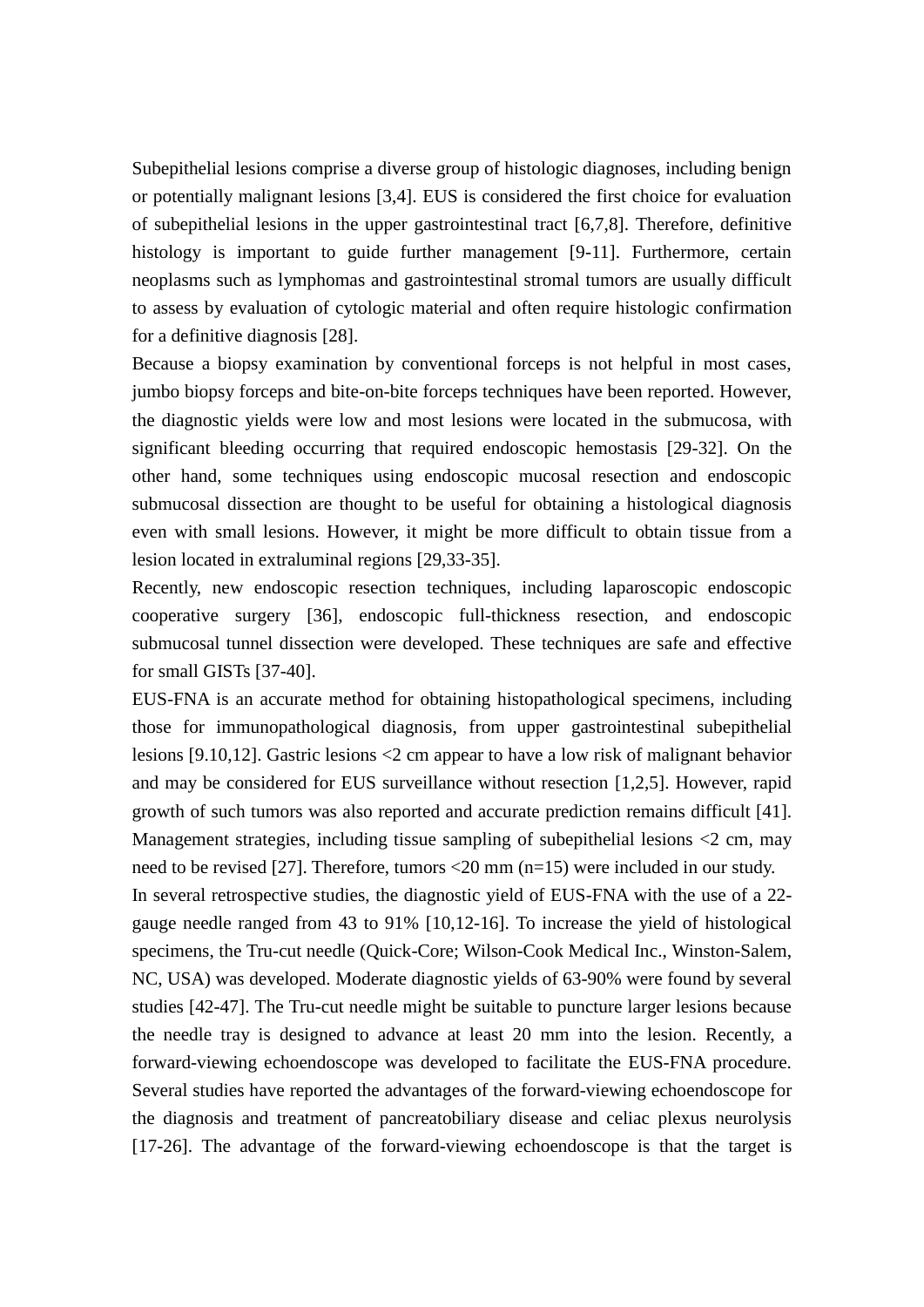punctured in a straight line with the endoscope and the puncture site can be readily visible, especially in the pancreatic head from the bulb and the pancreatic uncinate and ampulla from the second portion of the duodenum [17-27]. Also, our results showed that the use of the forward-viewing echoendoscope facilitated the puncture of lesions associated with strictures by lesions and of lesions that were located at the fornix, which are sites difficult to access with the oblique-viewing echoendoscope. In addition, attaching a transparent hood to the tip was shown to expand the capabilities of the endoscope by fixing the target, especially small gastrointestinal subepithelial lesions [48]. In our study, the transparent hood was used in almost all cases except for the esophageal stricture due to scarring, and good fixation between the target and endoscope was obtained. On the other hand, the distal end of the outer diameter of the forward-viewing echoendoscope was larger than that in the oblique-viewing echoendoscope. However, the forward endoscopic view allowed a safe esophageal insertion and ease in detection of the lesion.

A large-caliber needle may help overcome the limitation of a 22-gauge needle by acquiring a larger tissue sample. On the other hand, the increased diameter of the needle made penetration of subepithelial lesions more difficult [49]. To resolve this problem, from the recent study by Larghi *et al*., it was suggested that the forward-viewing echoendoscope and 19-gauge needle was a good combination [27]. Histological assessment, including immunostaining, could be completed in 93.4% (113/121) of the patients. Twenty-seven lesions (22.3%) had a mean diameter of 14 mm (range 7-19). A definitive diagnosis could be made in 22 of these patients (81.5%). In our study, the overall rates of histological diagnosis were 80.5%, 73.2%, and 85.4% of all lesions using the forward-viewing, oblique-viewing, and both echoendoscopes, respectively. If cytological assessments were made and on-site pathologists were available, the overall diagnostic yield might have been higher.

Small tumor size was thought to be one of the factors related to a nondiagnostic result of EUS-FNA [13, 15, 27]. The design of the forward-viewing echoendoscope with the frontal exit of the needle and a transparent hood allowed for fixing the target, especially small and mobile lesions [27,48]. There was no resistance when a mass was punctured, which enabled back-and-forth movement of the needle within the mass easily with the forward-viewing echoendoscope. However, significant differences in puncture success rates were not found between forward-viewing and oblique-viewing echoendoscopes in our study. Our study clarified that in GIST cases larger samples were obtained with the forward-viewing echoendoscope than with the oblique-viewing echoendoscope and the procedure time was shorter. A larger tissue sample area would be theoretically useful to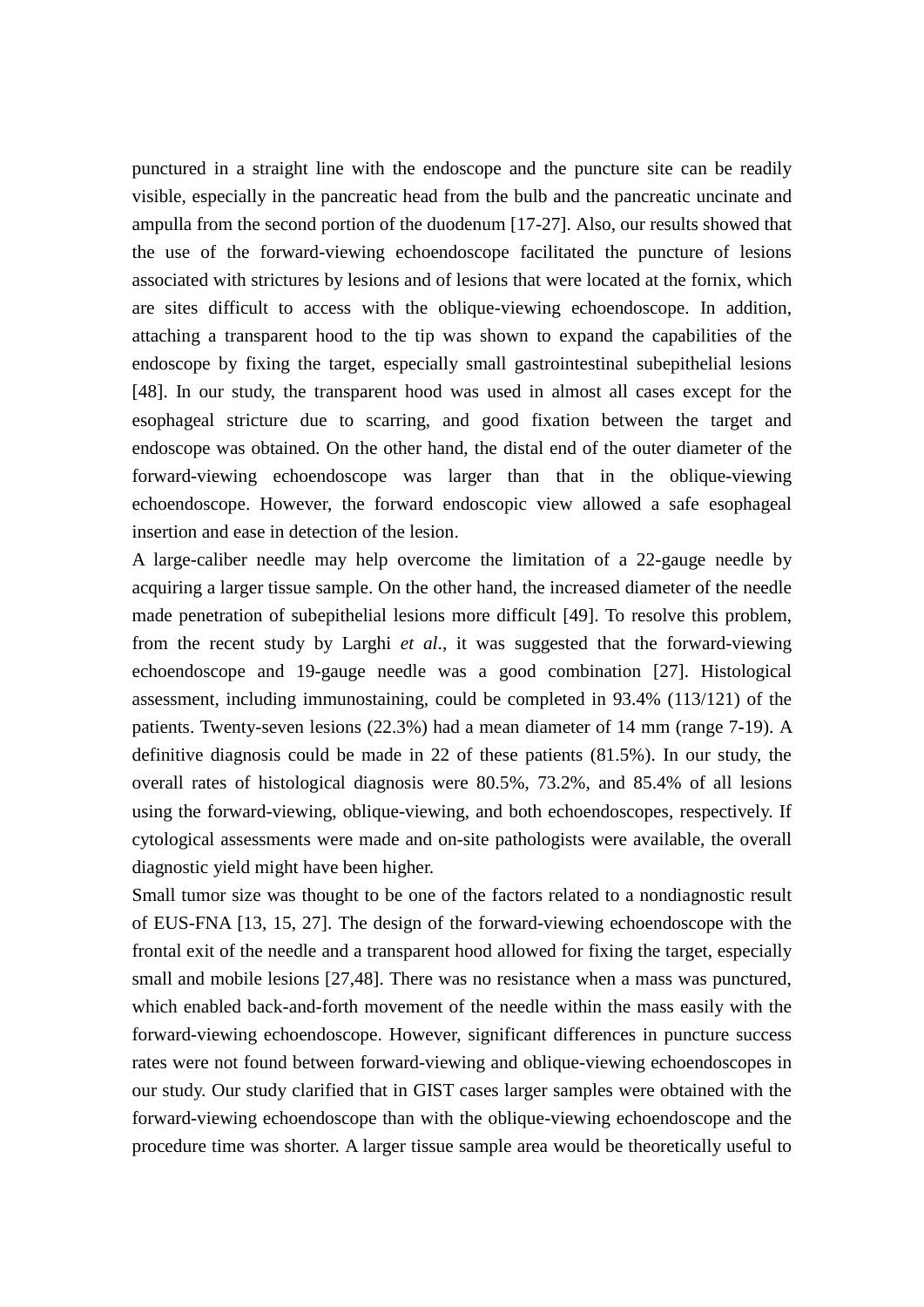increase diagonostic yield including that for immunopathological diagnosis. However, significant differences in diagnostic yields were not found between forward-viewing and oblique-viewing echoendoscopes. Furthermore, detecting the target with a forward endoscopic view might be easier than with an oblique endoscopic view.

On the other hand, because of lack of an elevator function, it is difficult in some cases to penetrate different areas in a tumor, the so-called fanning technique, with a forward-viewing echoendoscope compared to the oblique-viewing echoendoscope. As a result, some of specimens might include unsuitable materials, like a blood clot [50].

In this study, on-site pathologists were not present during the procedure to verify the adequacy of specimens as in the study of Larghi *et al*. There were methodological differences between our study and theirs: the type of FNA needle, number of to-and-fro needle movements, pressure of syringe suction, and use or non-use of a transparent hood [27]. Nevertheless, the tumors in our study were relatively small and diagnostic yields were modest although useful. For adequate tissue acquisition, the combination of a forward-viewing echoendoscope and a 19-gauge needle would be reasonable.

The main risks related to the use of a 19-gauge needle are hemorrhage and infectious adverse events. Actually, we experienced only self-limited hemorrhages. In our study, one patient had fever and was treated with broad spectrum antibiotics. Similarly, severe septic adverse events were reported using the Tru-cut needle with a 19-gauge needle [43,45,49]. Peri-interventional antibiotics might be recommended.

There are a few limitations to this study. One is the small sample size, and the lack of a definitive diagnosis to confirm the findings of EUS-FNA in a major portion of cases.

In conclusion, differences in diagnostic yields were not confirmed between forward-viewing and oblique-viewing echoendoscopes. However, this study clearly demonstrated that the tissue sample area and procedure time of EUS-FNA with the forward-viewing echoendoscope were better than those with the oblique-viewing echoendoscope in upper gastrointestinal subepithelial lesions.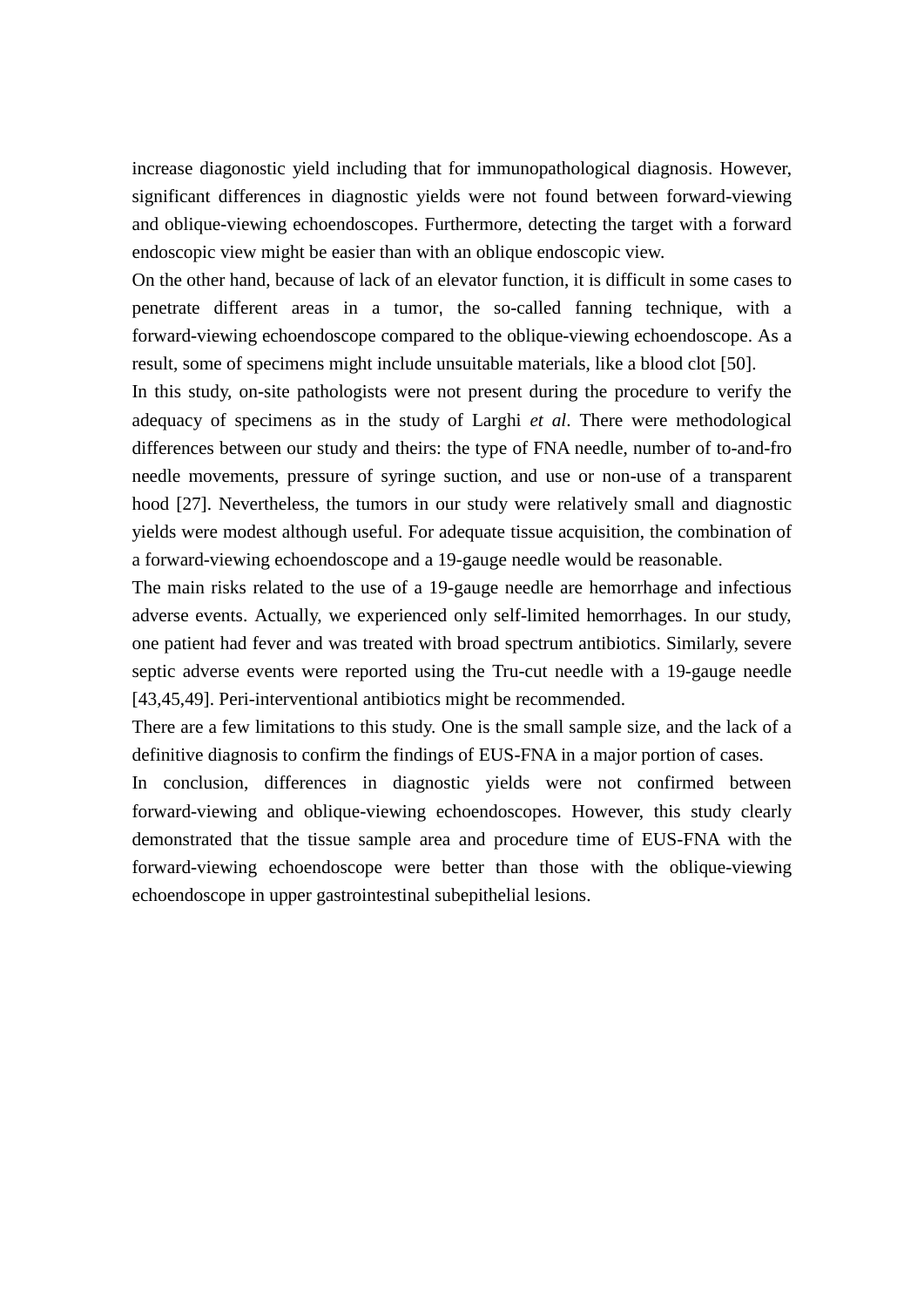

Fig. 1 Forward-viewing echoendoscope with a transparent hood and 19-gauge needle



Fig. 2 Example of gastrointestinal stromal tumor. Area of specimen measured under a photomicroscope using imaging software. (hematoxylin and eosin, mag. ×40)



Fig. 3 Flow chart of the prospective, randomized, crossover study design.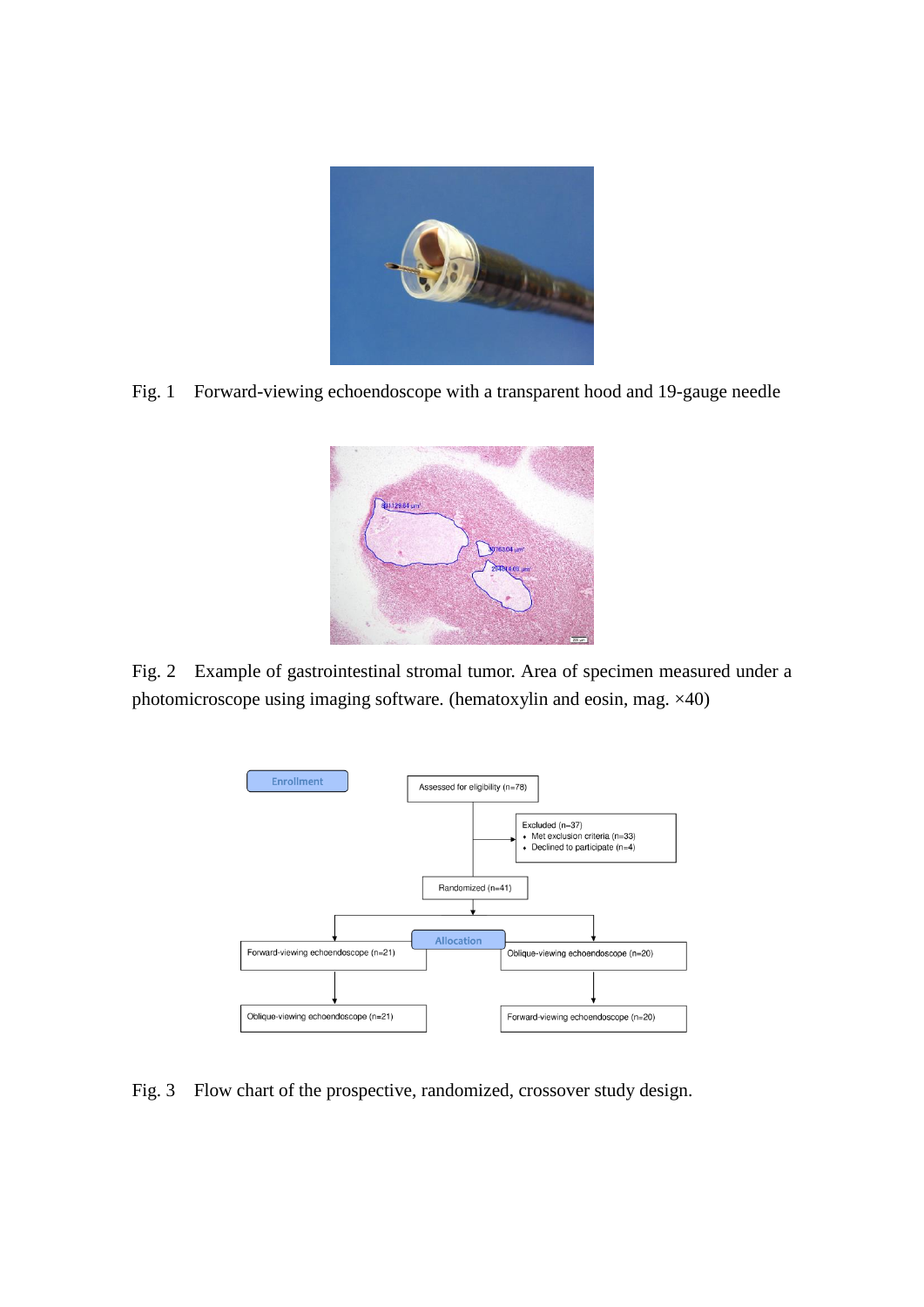

Fig. 4 Representative case of a gastrointestinal stromal tumor. A, Endoscopy showing subepithelial lesion in the lower body of stomach. B, Endoscopic ultrasound image with radial scanner. The hypoechoic tumor was 17 mm and had a heterogeneous echo pattern, irregular border, and was localized in the muscularis propria. C, Puncture of the tumor under direct endosonographic visualization with a 19-gauge needle using the forward-viewing echoendoscope. D, Puncture of the tumor with 22-gauge needle using the oblique-viewing echoendoscope. E, Abundant tissue fragments were obtained using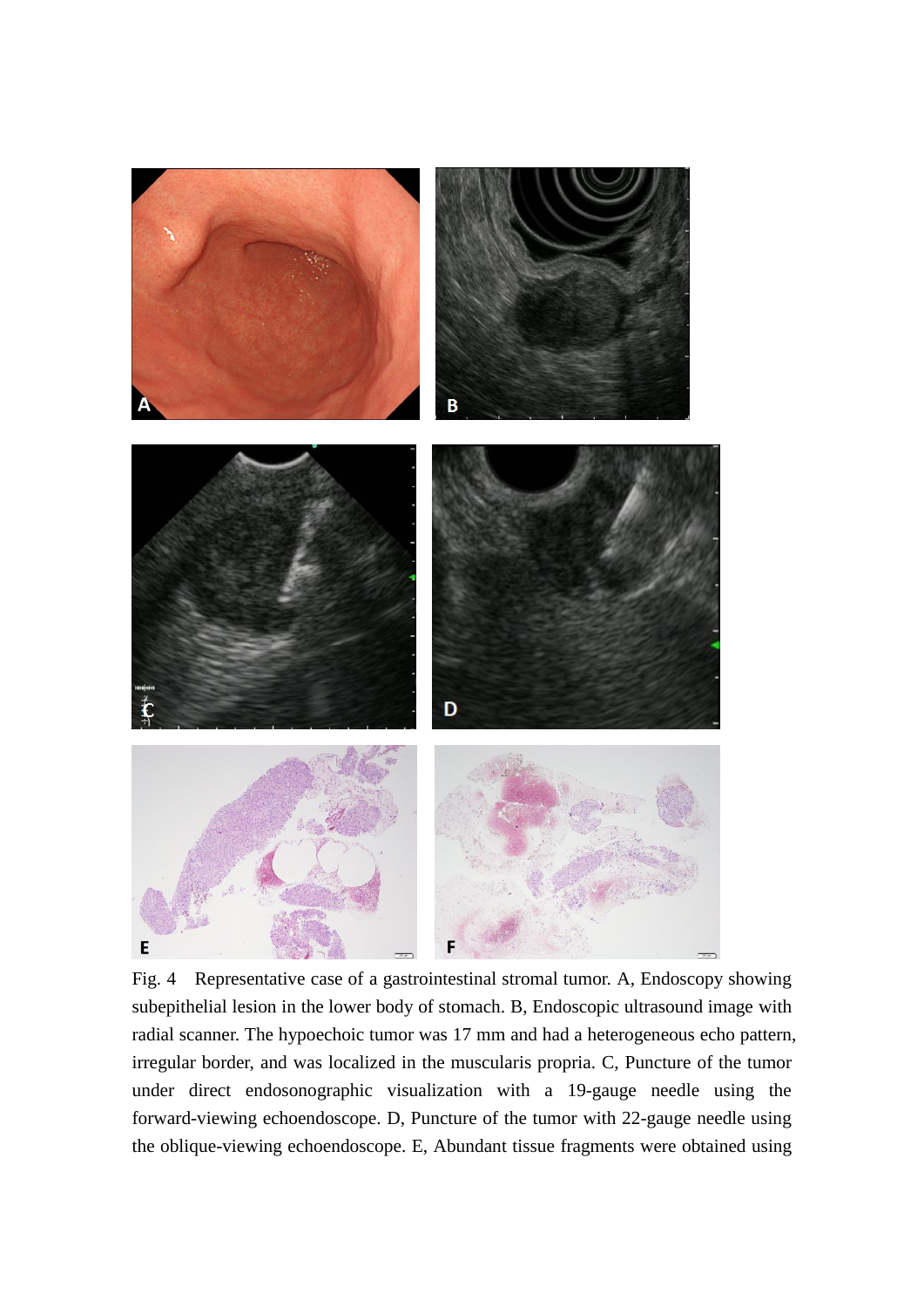the forward-viewing echoendoscope (hematoxylin and eosin, mag. ×40). F, Small tissue fragments were obtained using the oblique-viewing echoendoscope (hematoxylin and eosin, mag. ×40).

| Endoscope details                    | Forward-viewing echoendoscope |                   | Oblique-viewing |  |
|--------------------------------------|-------------------------------|-------------------|-----------------|--|
|                                      |                               |                   | echoendoscope   |  |
|                                      | <b>GIF-Y0007-UCT</b>          | TGF-UC260J        | GF-UCT240AL-5   |  |
| Distal<br>diameter<br>end<br>outer   | $14.2(16.7*)$                 | $14.6(16.7*)$     | 14.6            |  |
| (mm)                                 |                               |                   |                 |  |
| Insertion tube outer diameter        | 11.8                          | 12.6              | 12.6            |  |
| (mm)                                 |                               |                   |                 |  |
| Channel inner diameter (mm)          | 3.7                           | 3.7               | 3.7             |  |
| Elevator                             | Not available                 | Not available     | Available       |  |
| Angulation range (degree)            |                               |                   |                 |  |
| Up/Down                              | 180/100                       | 180/90            | 130/90          |  |
| Right/Left                           | 100/100                       | 90/90             | 90/90           |  |
| <b>US</b><br>Possible<br>frequencies | 5, 6, 7.5, 10, 12             | 5, 6, 7.5, 10, 12 | 5, 6, 7.5, 10   |  |
| (MHz)                                |                               |                   |                 |  |
| Scanning range (degree)              | 90                            | 90                | 180             |  |

Table 1. Specifications of the forward-viewing echoendoscope and oblique-viewing echoendoscope

\*size of transparent hood (D-201-16403)

Table 2. Patients' characteristics and indications for the performance of EUS-FNA

| Patients' characteristics             |                |
|---------------------------------------|----------------|
| N (male/female)                       | 41 $(21/20)$   |
| Age, median (range), y                | $64(25-80)$    |
| Tumor location                        |                |
| Esophagus, no.                        | 7              |
| Stomach, no.                          | 32             |
| Upper/middle/lower                    | 24/7/1         |
| AW/PW/LC/GC                           | 5/6/10/11      |
| Duodenum, no.                         | $\overline{c}$ |
| Tumor size on EUS, median (range), mm | $22(15-63)$    |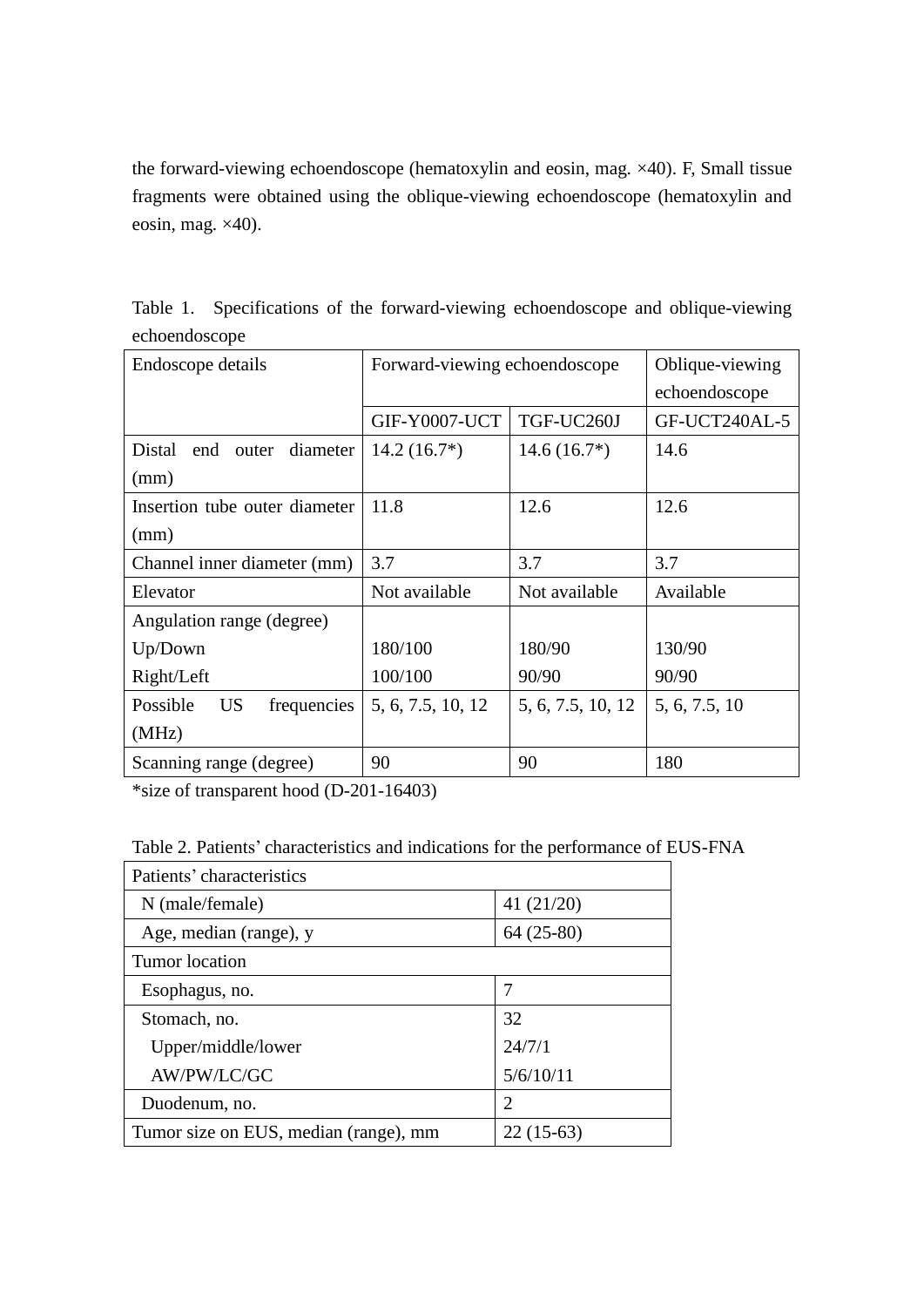| Wall layer of origin on EUS                        |  |
|----------------------------------------------------|--|
| Submucosa/Muscularis propria/Undetermined   2/38/1 |  |

**Abbreviations:** LC, lesser curvature; PW, posterior wall; GC, greater curvature; AW, anterior wall

| Table 3. |  | Outcome of EUS-FNA |
|----------|--|--------------------|
|----------|--|--------------------|

|                                   | Forward-viewing    | Oblique-viewing       | P value |
|-----------------------------------|--------------------|-----------------------|---------|
|                                   | echoendoscope      | echoendoscope         |         |
| Diagnostic yield, no. (%)         |                    |                       |         |
| Total                             | 33/41 (80.5%)      | 30/41 (73.2%)         | 0.453   |
| Tumor $<$ 20 mm                   | $12/15(80.0\%)$    | $11/15(73.3\%)$       | 1.000   |
| Diagnostic accuracy, no. (%)      | 17/22 (77.2%)      | 16/22 (72.7%)         | 1.000   |
| Tissue sample area*,              | 2.46 (0.908-8.095) | $1.00(0.477 - 4.764)$ | 0.046   |
| median, (IQR), mm <sup>2</sup>    |                    |                       |         |
| Puncture success, no. (%)         |                    |                       |         |
| Total                             | 39/41 (95.1%)      | 35/41 (85.4%)         | 0.289   |
| Tumor $\geq$ 20 mm                | 25/26 (96.2%)      | 23/26 (88.5%)         | 0.625   |
| Tumor $<$ 20 mm                   | $14/15(93.3\%)$    | $12/15(80.0\%)$       | 0.625   |
| 19 gauge                          | 29/41 (70.7%)      | 24/41 (58.5%)         | 0.180   |
| Tumor $\geq$ 20 mm                | 20/26 (76.9%)      | 19/26 (73.1%)         | 1.000   |
| Tumor $<$ 20 mm                   | $9/15(60.0\%)$     | $5/15(33.3\%)$        | 0.219   |
| Number passes, median, (IQR)      | $2(2-3)$           | $2(1-3)$              | 0.212   |
| Procedure time, median, (IQR),    | $21(15-30)$        | $27(17-35)$           | 0.009   |
| min                               |                    |                       |         |
| Procedure<br>19<br>time,<br>gauge | $17(13-31)$        | $25(16-33)$           | 0.004   |
| puncture success cases, median,   |                    |                       |         |
| $(IQR)$ , min                     |                    |                       |         |

\*Tissue sample area was measured in GIST cases.

### **DISCLOSURE**

All authors had no financial relationships relevant to this publication.

## **Acknowledgments**

We thank Olympus Medical System for loaning the forward-viewing echoendoscope to our unit.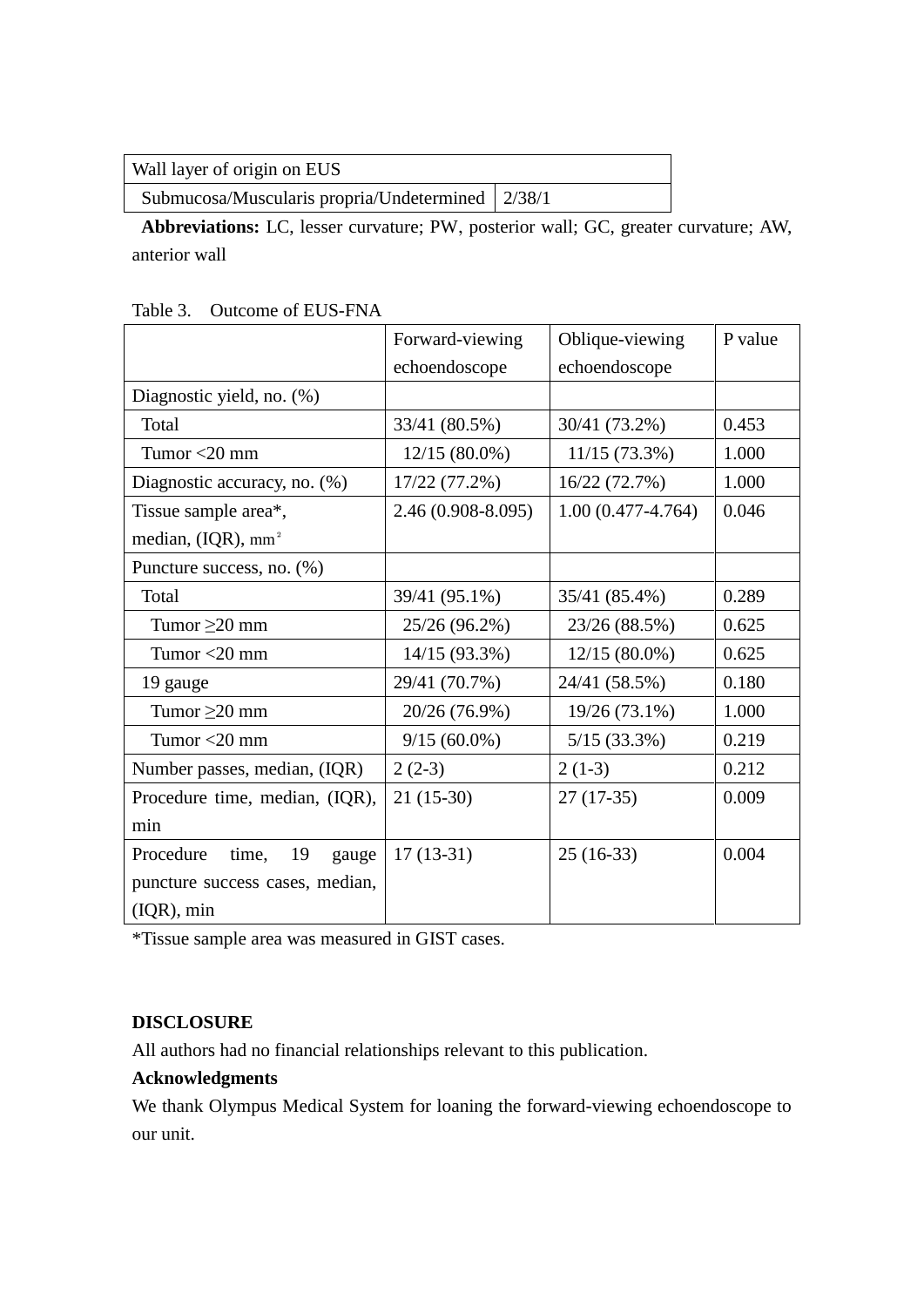#### **References**

- 1. Fletcher CD, Berman JJ, Corless C et al. Diagnosis of gastrointestinal stromal tumors: A consensus approach. Hum Pathol 2002; 33: 459-465
- 2. Miettinen M, Lasota J. Gastrointestinal stromal tumors: pathology and prognosis at different sites. Semin Diagn Pathol 2006; 23: 70-83
- 3. Lim YJ, Son HJ, Lee JS et al. Clinical course of subepithelial lesions detected on upper gastrointestinal endoscopy. World J Gastroenterol 2010; 16: 439-444
- 4. Kim MY, Jung HY, Choi KD et al. Natural history of asymptomatic small gastric subepithelial tumors. J Clin Gastroenterol 2011; 45: 330-336
- 5. Dumonceau JM, Polkowski M, Larghi A et al. Indications, results, and clinical impact of endoscopic ultrasound (EUS)-guided sampling in gastroenterology: European Society of Gastrointestinal Endoscopy (ESGE) Clinical Guideline. Endoscopy 2011; 43: 897-912
- 6. Boyce GA, Sivak MV, Rösch T et al. Evaluation of submucosal upper gastrointestinal tract lesions by endoscopic ultrasound. Gastrointest Endosc 1991; 37: 449-454
- 7. Chak A, Canto MI, Rösch T et al. Endosonographic differentiation of benign and malignant stromal cell tumors. Gastrointest Endosc 1997; 45: 468-473
- 8. Sakamoto H, Kitano M, Kudo M. Diagnosis of subepithelial tumors in the upper gastrointestinal tract by endoscopic ultrasonography. World J Radiol 2010; 2: 289-297
- 9. Matsui M, Goto H, Niwa Y et al. Preliminary results of fine needle aspiration biopsy histology in upper gastrointestinal submucosal tumors. Endoscopy 1998; 30: 750-755
- 10. Ando N, Goto H, Niwa Y et al. The diagnosis of GI stromal tumors with EUS-guided fine needle aspiration with immunohistochemical analysis. Gastrointest Endosc 2002; 55: 37-43
- 11. Hwang JH, Saunders MD, Rulyak SJ et al. A prospective study comparing endoscopy and EUS in the evaluation of GI subepithelial masses. Gastrointest Endosc 2005; 62: 202-208
- 12. Okubo K, Yamao K, Nakamura T et al. Endoscopic ultrasound-guided fine-needle aspiration biopsy for the diagnosis of gastrointestinal stromal tumors in the stomach. J Gastroenterol 2004; 39: 747-753
- 13. Akahoshi K, Sumida Y, Matsui N et al. Preoperative diagnosis of gastrointestinal stromal tumor by endoscopic ultrasound-guided fine needle aspiration. World J Gastroenterol 2007; 13: 2077-2082
- 14. Hoda KM, Rodriguez SA, Faigel DO. EUS-guided sampling of suspected GI stromal tumors. Gastrointest Endosc 2009; 69: 1218-1223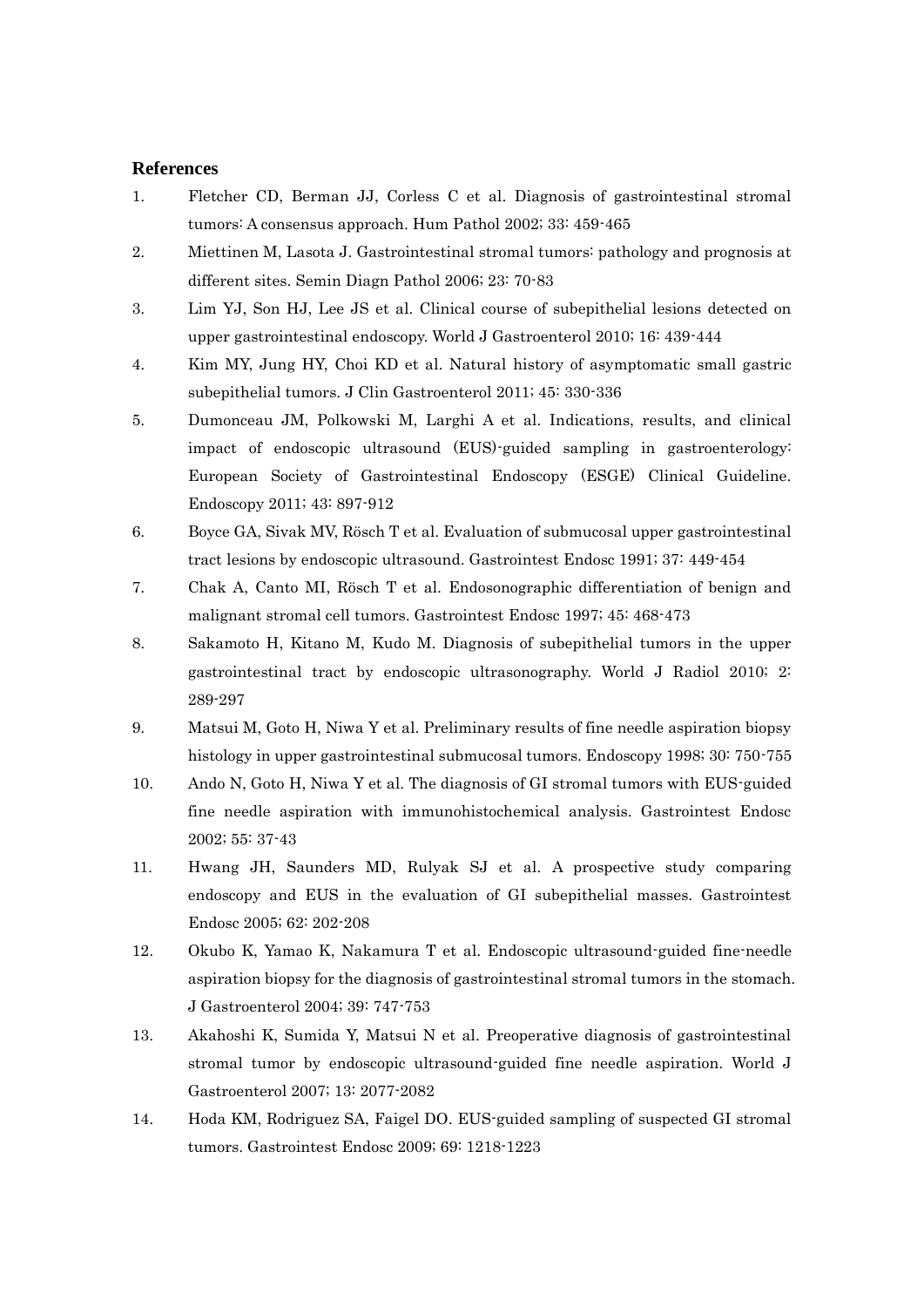- 15. Mekky MA, Yamao K, Sawaki A et al. Diagnostic utility of EUS-guided FNA in patients with gastric submucosal tumors. Gastrointest Endosc 2010; 71: 913-919
- 16. Watson RR, Binmoeller KF, Hamerski CM et al. Yield and performance characteristics of endoscopic ultrasound-guided fine needle aspiration for diagnosing upper GI tract stromal tumors. Dig Dis Sci 2011; 56: 1757-1762
- 17. Voermans RP, Eisendrath P, Bruno MJ et al. Initial evaluation of a novel prototype forward-viewing US endoscope in transmural drainage of pancreatic pseudocysts (with videos). Gastrointest Endosc 2007; 66: 1013-1017
- 18. Larghi A, Lecca PG, Ardito F et al. Evaluation of hilar biliary strictures by using a newly developed forward-viewing therapeutic echoendoscope: preliminary results of an ongoing experience. Gastrointest Endosc 2009; 69: 356-360
- 19. Trevino JM, Varadarajulu S. Initial experience with the prototype forward-viewing echoendoscope for therapeutic interventions other than pancreatic pseudocyst drainage (with videos). Gastrointest Endosc 2009; 69: 361-365
- 20. Kida M, Araki M, Miyazawa S et al. Fine needle aspiration using forward-viewing endoscopic ultrasonography. Endoscopy 2011; 43: 796-801
- 21. Eloubeidi MA. Initial evaluation of the forward-viewing echoendoscope prototype for performing fine-needle aspiration, Tru-cut biopsy, and celiac plexus neurolysis. J Gastroenterol Hepatol 2011; 26: 63-67
- 22. Voermans RP, Ponchon T, Schumacher B et al. Forward-viewing versus oblique-viewing echoendoscopes in transluminal drainage of pancreatic fluid collections: a multicenter, randomized, controlled trial. Gastrointest Endosc 2011; 74: 1285-1293
- 23. Iwashita T, Nakai Y, Lee JG et al. Newly-developed, forward-viewing echoendoscope: a comparative pilot study to the standard echoendoscope in the imaging of abdominal organs and feasibility of endoscopic ultrasound-guided interventions. J Gastroenterol Hepatol 2012; 27: 362-367
- 24. Larghi A, Capurso G, Carnuccio A et al. Ki-67 grading of nonfunctioning pancreatic neuroendocrine tumors on histologic samples obtained by EUS-guided fine-needle tissue acquisition: a prospective study. Gastrointest Endosc 2012; 76: 570-577
- 25. Hara K, Yamao K, Hijioka S et al. Prospective clinical study of endoscopic ultrasound-guided choledochoduodenostomy with direct metallic stent placement using a forward-viewing echoendoscope. Endoscopy 2013; 45: 392-396
- 26. Larghi A, Verna EC, Ricci R et al. EUS-guided fine-needle tissue acquisition by using a 19-gauge needle in a selected patient population: a prospective study. Gastrointest Endosc 2011; 74: 504-510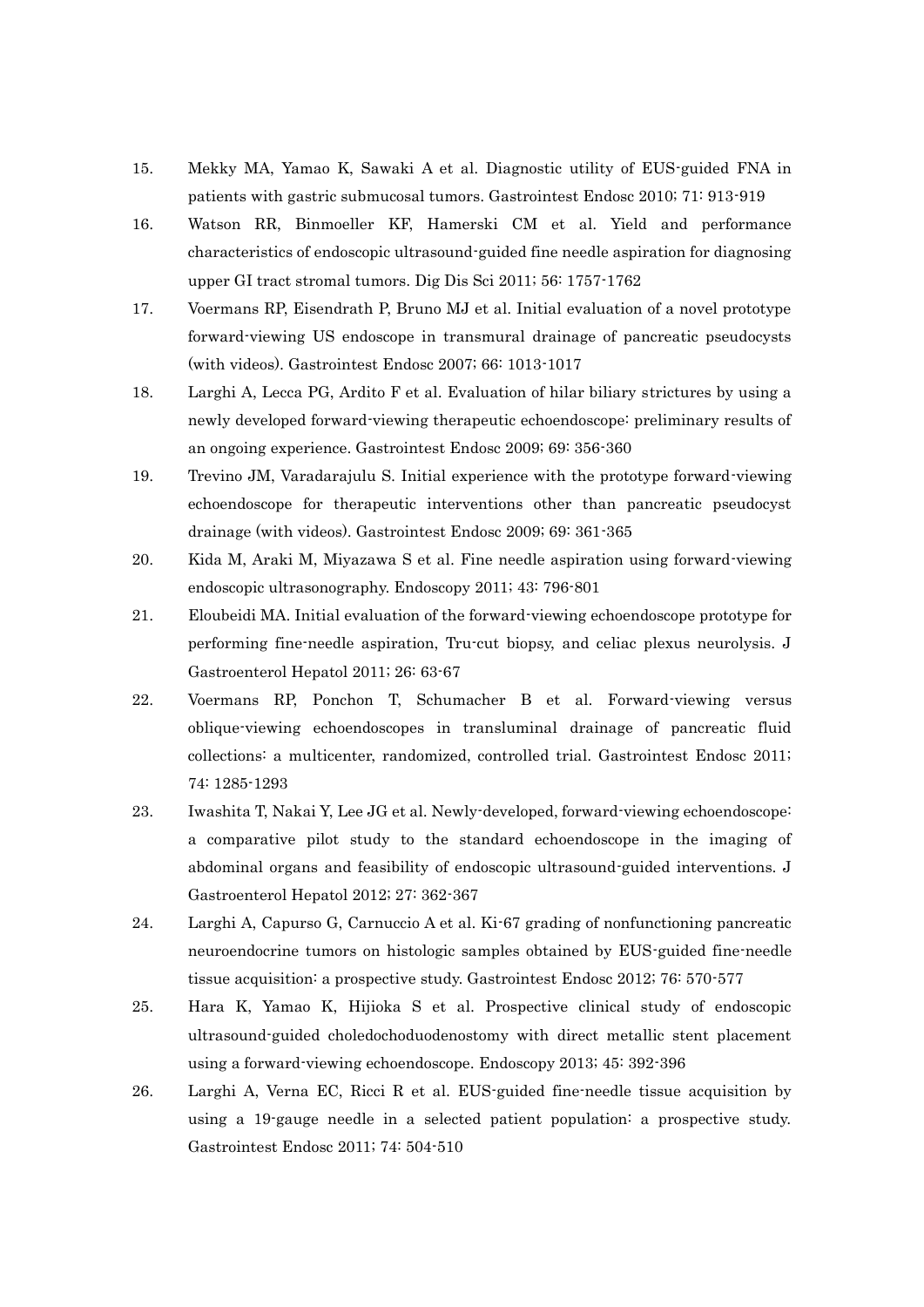- 27. Larghi A, Fuccio L, Chiarello G et al. Fine-needle tissue acquisition from subepithelial lesions using a forward-viewing linear echoendoscope. Endoscopy 2014; 46: 39-45
- 28. Philipper M, Hollerbach S, Gabbert HE et al. Prospective comparison of endoscopic ultrasound-guided fine-needle aspiration and surgical histology in upper gastrointestinal submucosal tumors. Endoscopy 2010; 42: 300-305
- 29. Hunt GC, Smith PP, Faigel DO. Yield of tissue sampling for submucosal lesions evaluated by EUS. Gastrointest Endosc 2003; 57: 68-72
- 30. Cantor MJ, Davila RE, Faigel DO. Yield of tissue sampling for subepithelial lesions evaluated by EUS: a comparison between forceps biopsies and endoscopic submucosal resection. Gastrointest Endosc 2006; 64: 29-34
- 31. Ji JS, Lee BI, Choi KY et al. Diagnostic yield of tissue sampling using a bite-on-bite technique for incidental subepithelial lesions. Korean J Intern Med 2009; 24: 101-105
- 32. Buscaglia JM, Nagula S, Jayaraman V et al. Diagnostic yield and safety of jumbo biopsy forceps in patients with subepithelial lesions of the upper and lower GI tract. Gastrointest Endosc 2012; 75: 1147-1152
- 33. Kojima T, Takahashi H, Parra-Blanco A et al. Diagnosis of submucosal tumor of the upper GI tract by endoscopic resection. Gastrointest Endosc 1999; 50: 516-522
- 34. Lee CK, Chung IK, Lee SH et al. Endoscopic partial resection with the unroofing technique for reliable tissue diagnosis of upper GI subepithelial tumors originating from the muscularis propria on EUS (with video). Gastrointest Endosc 2010; 71: 188-194
- 35. Kataoka M, Kawai T, Yagi K et al. Mucosal cutting biopsy technique for histological diagnosis of suspected gastrointestinal stromal tumors of the stomach. Dig Endosc 2013; 25: 274-280
- 36. Hiki N, Yamamoto Y, Fukunaga T et al. Laparoscopic and endoscopic cooperative surgery for gastrointestinal stromal tumor dissection. Surg Endosc 2008; 22: 1729-1735
- 37. Lee IL, Lin PY, Tung SY et al. Endoscopic submucosal dissection for the treatment of intraluminal gastric subepithelial tumors originating from the muscularis propria layer. Endoscopy 2006; 38: 1024-1028
- 38. Schlag C, Wilhelm D, von Delius S et al. EndoResect study: endoscopic full-thickness resection of gastric subepithelial tumors. Endoscopy 2013; 45: 4-11
- 39. Inoue H, Ikeda H, Hosoya T et al. Endoscopic mucosal resection, endoscopic submucosal dissection, and beyond: full-layer resection for gastric cancer with